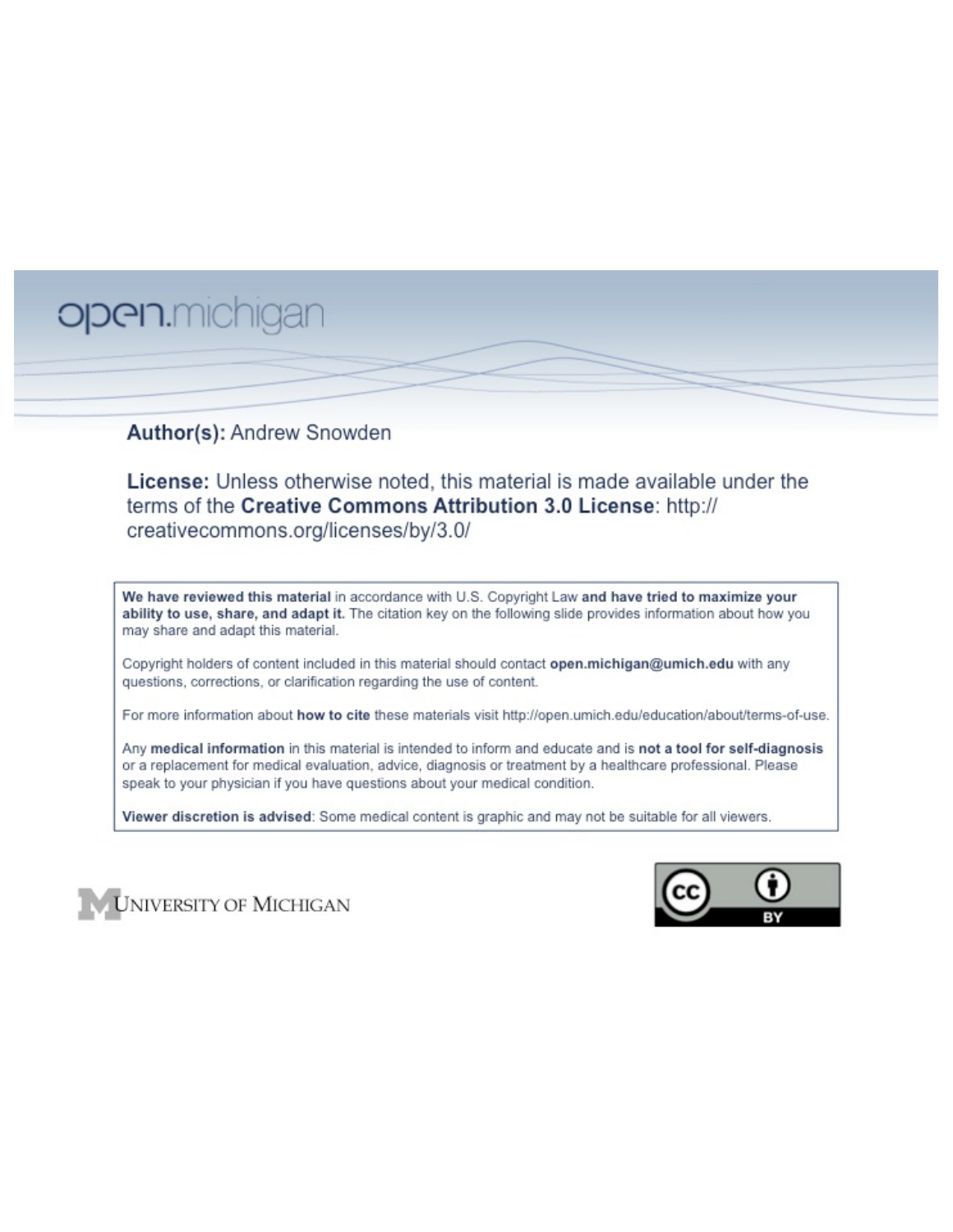## **Attribution Key**

for more information see: http://open.umich.edu/wiki/AttributionPolicy

## Use + Share + Adapt

{ Content the copyright holder, author, or law permits you to use, share and adapt. }

| @ PD-GOV                  | <b>Public Domain - Government:</b> Works that are produced by the U.S. Government. (17 USC § 105) |
|---------------------------|---------------------------------------------------------------------------------------------------|
| @ PD-EXP                  | Public Domain - Expired: Works that are no longer protected due to an expired copyright term.     |
| @ PO-SELF                 | Public Domain - Self Dedicated: Works that a copyright holder has dedicated to the public domain. |
| $(c2)$ 21110              | <b>Creative Commons - Zero Waiver</b>                                                             |
| $\left($ ce) $\right)$ my | <b>Creative Commons - Attribution License</b>                                                     |
| <b>CO</b> ITY-SA          | <b>Creative Commons - Attribution Share Alike License</b>                                         |
| <b>CO</b> BY-NC           | <b>Creative Commons - Attribution Noncommercial License</b>                                       |
| <b>CO</b> BY-NC-SA        | Creative Commons - Attribution Noncommercial Share Alike License                                  |
| GNU-FOL                   | <b>GNU - Free Documentation License</b>                                                           |

## **Make Your Own Assessment**

{ Content Open. Michigan believes can be used, shared, and adapted because it is ineligible for copyright. }

Public Domain - Ineligible: Works that are ineligible for copyright protection in the U.S. (17 USC § 102(b)) \*laws in your jurisdiction may differ

{ Content Open. Michigan has used under a Fair Use determination. }

**O** FAIR USE Fair Use: Use of works that is determined to be Fair consistent with the U.S. Copyright Act. (17 USC § 107) \*laws in your jurisdiction may differ

> Our determination DOES NOT mean that all uses of this 3rd-party content are Fair Uses and we DO NOT guarantee that your use of the content is Fair.

To use this content you should do your own independent analysis to determine whether or not your use will be Fair.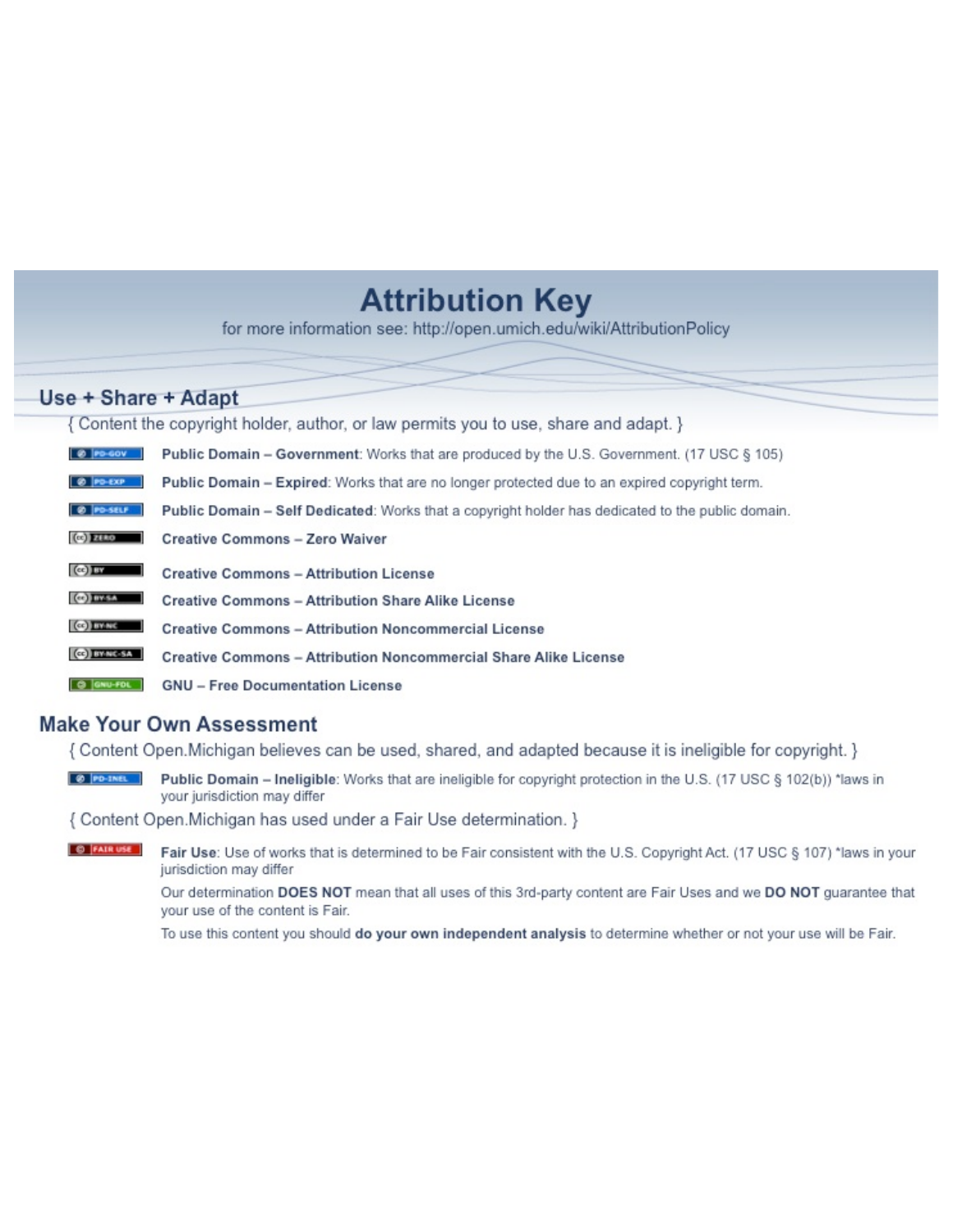## Lecture 7: Group schemes 3

The final lecture on group schemes is devoted entirely to Raynauds theorem: in mixed characteristic and low ramification, a group scheme is determined by its generic fiber. The proof proceeds by first reducing the statement to a special class of group schemes, the Raynaud F-module schemes. Next, these schemes are classified; this is the meat of the argument. (In lecture, I didnt have time to prove the important congruence relations, but they are covered in the notes here.) Finally, one verifies the theorem for Raynaud F-module schemes using the classification result.

A good reference for today is Tates article "Finite flat group schemes" in the book "Modular forms and Fermats last theorem" (MR1638478), especially section 4.

### 1 Finite flat group schemes

Up until now, we have considered finite commutative group schemes over a field. We now work over a more general base scheme *S*, which we assume to be affine and noetherian; write  $S = Spec(R)$ . To have an analogous theory, we only consider flat group schemes. A finite flat *R*-module is projective, and so the coordinate rings of our group schemes will be projective *R*-modules.

Much of what we have previously done carries over:

- Finite flat group schemes over *S* correspond to Hopf algebras over *R* which are finitely generated and projective.
- We define the order of a finite flat group scheme as the rank of the corresponding Hopf algebra. In general, this is a locally constant function on *S*, but if *S* is connected it can be treated as a single number.
- *•* Quotients work: if *G* and *H* are finite and flat and *H* is a closed subgroup of *G* then *G/H* exists and is finite and flat of the expected order.
- The classification of tale group schemes is similar: assuming *S* is connected, the category of finite flat commutative tale group schemes is equivalent to the category of finite  $\pi_1(S, s)$ modules, where *s* is a geometric point of *S*. If *R* is the ring of integers in a finite extension *K* of  $\mathbf{Q}_p$ , then  $\pi_1(S, s)$  is the Galois group of the maximal unramified extension of *K*.
- Assume  $R$  is henselian local (e.g., complete local). Then one can treat the connected–tale sequence in the same manner. If  $G = \text{Spec}(A)$  is a group scheme, then A is semi-local and thus decomposes as  $A = \prod A_i$ . Once again,  $G^{0} = \text{Spec}(A_0)$ , where the counit factors through  $A_0$ . One then has  $G^{\text{et}} = G/G^0$ .
- *•* If the order of *G* is invertible on *S* then *G* is tale.
- Cartier duality works in the same way.

These are notes for Math 679, taught in the Fall 2013 semester at the University of Michigan by Andrew Snowden.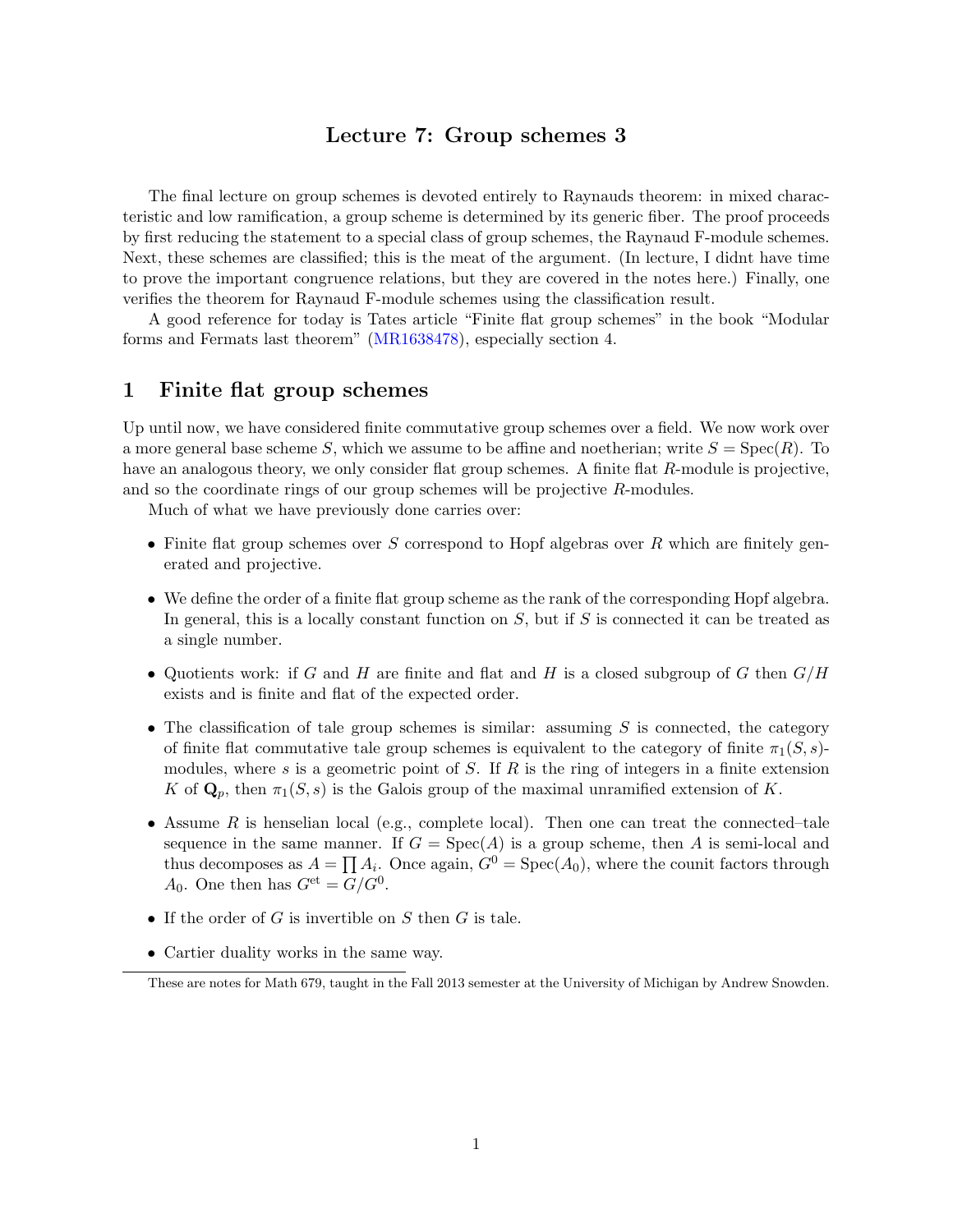## 2 Raynaud's theorem

#### 2.1 Statement of theorem

Let  $K/\mathbf{Q}_p$  be a finite extension, let *R* be its ring of integers in *K*, let *k* be the residue field of *R*, and let *e* be the ramification index of  $K/Q_p$ . A prolongation of a finite group scheme  $G_0/K$  is a finite flat group scheme  $G/R$  equipped with an isomorphism  $G_K \to G_0$ .

**Theorem 1** (Raynaud). Suppose  $e < p-1$ . Let  $G_0$  be a finite commutative group scheme over K. *Then any two prolongations of G*<sup>0</sup> *to R are isomorphic.*

Remark 2. This theorem is clearly not true without the hypothesis on *e*: indeed, if *K* has the *p*th roots of unity then  $\mu_p$  and  $\mathbf{Z}/p\mathbf{Z}$  are isomorphic over *K*, and thus both prolongations of  $\mathbf{Z}/p\mathbf{Z}$ , but are not isomorphic over *R* (as one is tale and one is connected).  $\Box$ 

We say that a group scheme  $G_0$  over  $K$  has property UP (unique prolongation) if any two prolongations of  $G_0$  to  $R$  are isomorphic. Raynaud's theorem says UP holds for all  $G_0$  if  $e < p-1$ .

The proof of Raynaud's theorem can be divided into three steps. First we show that if  $G_0$  is an extension and UP holds for the sub and quotient then it holds for  $G_0$ . This means it suffices to prove UP for simple groups. We then classify the simple groups and their prolongations. This is the most involved step. Finally, we check by hand that UP holds when  $e < p - 1$ .

#### 2.2 Prolongations

Let  $G_0 = \text{Spec}(A_0)$  be a finite commutative group scheme over *K*. Prolongations of  $G_0$  correspond to finite *R*-subalgebras *A* of  $A_0$  which are closed under comultiplication and span  $A_0$  over  $K$  (these conditions imply that *A* is closed under the antipode). We partially order prolongations using inclusion on rings.

Proposition 3. *Two prolongations have an inf and a sup.*

*Proof.* If *A* and *A'* are the rings of two prolongations then *AA'* is clearly closed under comultiplication, and thus a prolongation greater than each; it is clearly the unique minimal one, and thus the inf. Sups follow from Cartier duality.  $\Box$ 

**Proposition 4.** If  $G_0$  has a prolongation then it has a maximal one  $G^+$  and a minimal one  $G^-$ .

*Proof.* Since *A*<sup>0</sup> is a finite tale *K*-algebra, it has a maximal order. It follows that any ascending chain of prolongations stabilizes, and so there exists a maximal prolongation. The minimal one follows from Cartier duality.  $\Box$ 

We thus see that UP holds for  $G_0$  if and only if the natural map  $G^+ \to G^-$  is an isomorphism (or, in terms of rings,  $A^+ = A^-$ ). In particular, one can check UP by passing to an extension of K.

Suppose now that

$$
0 \to G'_0 \to G_0 \to G''_0 \to 0
$$

is a short exact sequence of group schemes and that  $G_0$  admits a prolongation  $G$ . Then the scheme-theoretic closure *G*<sup> $\prime$ </sup> of *G*<sub>0</sub><sup> $\prime$ </sup> in *G* is a prolongation of *G*<sub>0</sub><sup> $\prime$ </sup>, and the quotient *G*<sup> $\prime\prime$ </sup> = *G*/*G*<sup> $\prime$ </sup> is a prolongation of  $G_0''$ . Furthermore, if *H* is a second prolongation of  $G_0$  which is less than *G* (i.e.,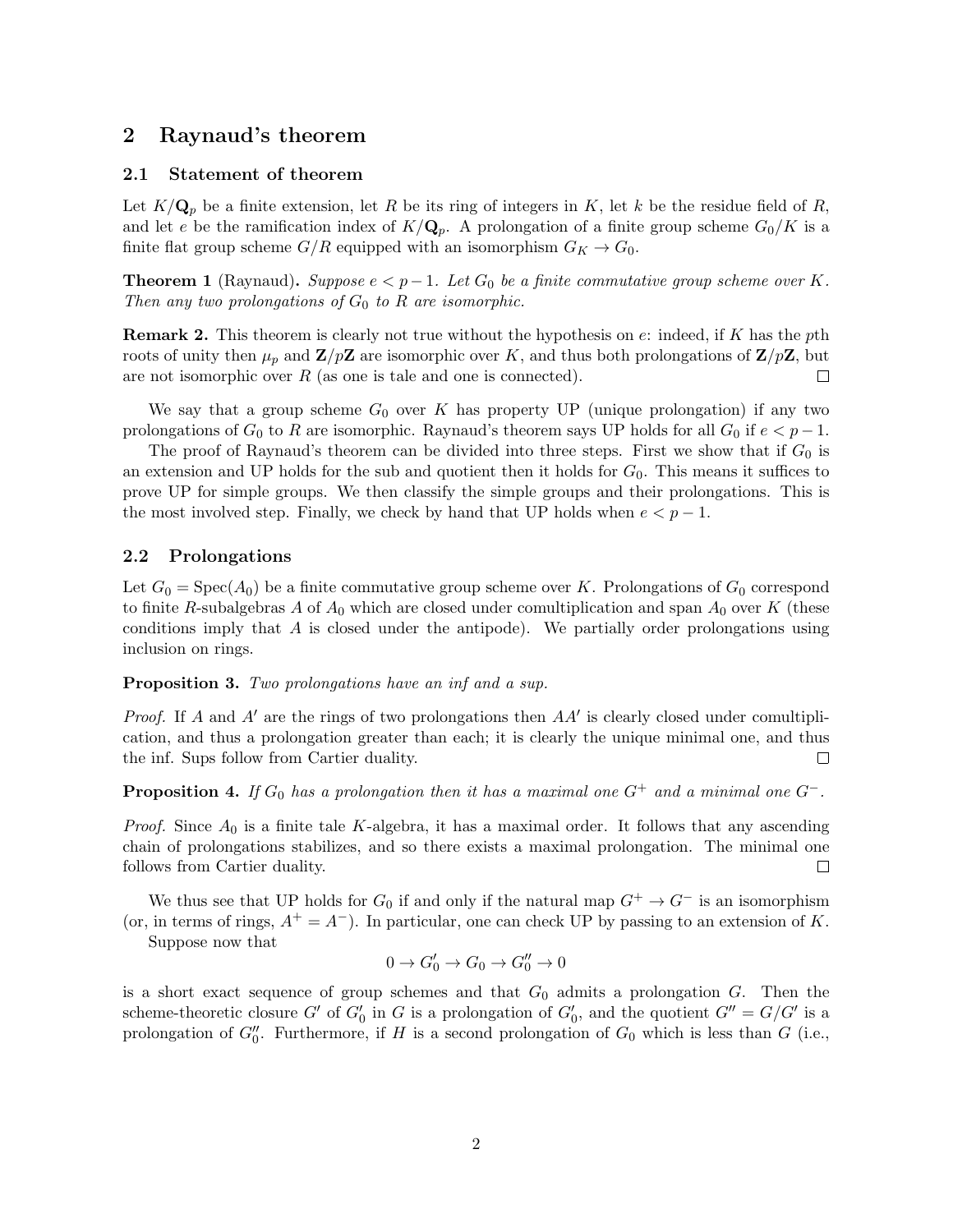there is a map  $G \to H$ ), then clearly  $H'$  is less than  $G'$  and  $H''$  is less than  $G''$ , and the following diagram commutes



Thus, if the maps  $G' \rightarrow H'$  and  $G'' \rightarrow H''$  are isomorphisms, so is  $G \rightarrow H$ . This proves the following:

**Proposition 5.** In the above situation, if  $G_0'$  and  $G_0''$  satisfy UP then so does  $G_0$ .

#### 2.3 Raynaud F-module schemes

Let  $G_0/K$  be a simple group scheme of *p*-power order, and let  $V = G_0(\overline{K})$ , and irreducible  $\mathbf{F}_p$ representation of the Galois group. Then  $\mathbf{F} = \text{End}_{G_K}(V)$  is a finite extension of  $\mathbf{F}_p$ , and we can regard *V* as an absolutely irreducible **F**-linear representation of  $G_K$ .

Suppose now that *k* is algebraically closed, e.g., pass to  $K^{\text{un}}$ . Then  $G_K$  is an extension of a tame part  $I^t$ , which is abelian, by a wild part  $I^w$ , which is pro-*p*. Since  $I^w$  is pro-*p*, it must fix a non-zero vector in *V*; thus  $V^{I^w}$  is non-zero. But  $I^w$  is normal in  $G_K$ , and so  $V^{I^w}$  is a subrepresentation of *V*. Since *V* is simple, this implies  $V = V^{I^w}$ , i.e.,  $I^w$  acts trivially. Thus the action of  $G_K$  on *V* factors through  $I^t$ . Since V (regarded as an **F**-vector space) is an absolutely irreducible representation of an abelian group, it necessarily has dimension 1, i.e.,  $\dim_{\mathbf{F}}(V) = 1$ .

An F-module scheme (over *R* or *K*) is a group scheme *G* equipped with a ring homomorphism  $\mathbf{F} \to \text{End}(G)$ . If  $G = \text{Spec}(A)$ , we write [*t*] for the map  $A \to A$  induced by  $t \in \mathbf{F}$ . A Raynaud F-module scheme *G* is an F-module scheme of the same order as F; thus it is an F-module scheme such that  $G(\overline{K})$  is one-dimensional over **F**. The above discussion proves the following:

**Proposition 6.** Suppose *k* is algebraically closed and  $G_0/K$  is simple of p-power order. Then  $G_0$ *is canonically a Raynaud* F*-module scheme (for some* F*).*

Proposition 7. *(No hypothesis on k.) Suppose UP holds for every Raynaud* F*-module scheme over K*un*. Then UP holds for all finite order group schemes over K.*

*Proof.* Let  $G_0/K$  be given. We can check UP for  $G_0$  over  $K^{\text{un}}$ , so we can assume k is closed. We have shown that UP can be deduced if it is known for the outer groups in an extension. It thus suffices to treat the case where  $G_0$  is simple. If  $G_0$  is p-power order then it is a Raynaud **F**-module scheme, and satisfies UP by hypothesis. If  $G_0$  is prime-to-*p* then UP is automatic, as any prolongation is tale.  $\Box$ 

Suppose now that  $G_0$  is a Raynaud **F**-module scheme over K. The action of **F** need not extend to an arbitrary prolongation of  $G_0$ . However, it necessarily extends to the maximal and minimal prolongations since they are unique. (For  $t \in F^{\times}$ , the map [*t*] of  $A_0$  is an automorphism of Hopf algebras, and therefore must carry  $A^+$  into itself.) Thus  $G^+$  and  $G^-$  are Raynaud F-module schemes, and the map  $G^+ \to G^-$  respects the **F**-structure.

#### 3 Analysis of Raynaud *F*-module schemes

#### 3.1 Set-up

We now analyze Raynaud **F**-module schemes. We fix the finite field **F**, and write  $q = p^r$  for its order. We assume that *k* contains the  $q-1$  roots of unity (i.e., **F** embeds into *k*).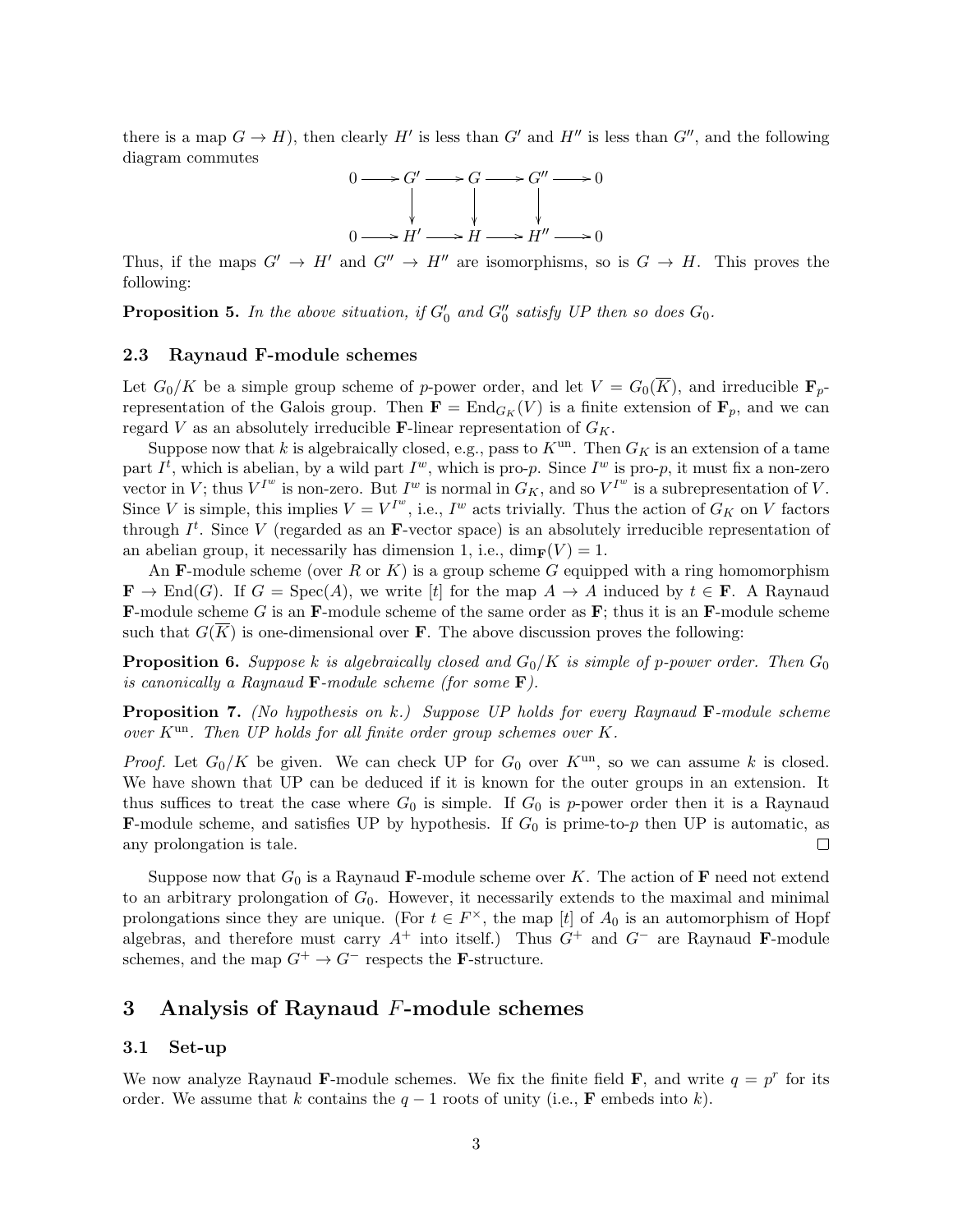A character  $\mathbf{F}^{\times} \to R^{\times}$  is fundamental if the composite map  $\mathbf{F}^{\times} \to k^{\times}$  extends to an embedding of fields. If  $\chi$  is a fundamental character, then any other one is of the form  $\chi^{p^k}$  for some k. Enumerate the fundamental characters as  $(\chi_i)_{i \in \mathcal{I}}$ , for some index set *I*. For  $i \in I$ , define  $i + 1$  by  $\chi_{i+1} = \chi_i^p$ . Then *I* is a torsor for **Z**/r**Z**.

An arbitrary character  $\mu: \mathbf{F}^{\times} \to R^{\times}$  can be expressed as a product  $\prod_{i \in I} \chi_i^{a_i}$  with  $a_i \in \mathbf{Z}$ . This product is unique if we impose the conditions that  $0 \le a_i \le p-1$  and not all the  $a_i$  are equal to 0. We write  $\mu(i)$  in place of  $a_i$ . Note that if  $\mu$  is the trivial character then  $\mu(i) = p - 1$  for all *i*.

#### 3.2 Initial analysis

Let  $G = \text{Spec}(A)$  be a Raynaud **F**-module scheme over R. Then  $G_{\overline{K}}$  is isomorphic to the constant group scheme **F** over  $\overline{K}$ . We fix an isomorphism of  $A_{\overline{K}}$  with the algebra of functions  $\mathbf{F} \to K$ . For a character  $\mu: \mathbf{F}^{\times} \to K^{\times}$ , we let  $\epsilon_{\mu}$  be the function  $\mathbf{F} \to K$  extending  $\mu$  and with  $\epsilon_{\mu}(0) = 0$ . Thus  $\epsilon_{\mu}$  is an element of  $A_{\overline{K}}$ . We put  $\epsilon_i = \epsilon_{\chi_i}$ .

Let *I* be the augmentation ideal of *A*. Since  $\mathbf{F}^{\times}$  is a finite group whose order is invertible in *R* and all characters of  $\mathbf{F}^{\times}$  are defined over *R* (since *k* contains the  $q-1$  roots of unity), we can decompose *I* as a sum  $\bigoplus_{\mu} I_{\mu}$ , where the sum is over the characters  $\mu$  of  $\mathbf{F}^{\times}$ , and  $I_{\mu}$  is the *R*-submodule of *I* consisting of elements *x* such that  $[t]x = \mu(t)x$  for all  $t \in \mathbf{F}^{\times}$ . Clearly,  $I_{\mu} \otimes_R \overline{K}$ is spanned by  $\epsilon_{\mu}$ , and so  $I_{\mu}$  is a free *R*-module of rank 1.

For each  $i \in \mathcal{I}$ , choose a non-zero element  $X_i$  of  $I_{\chi_i}$ . Then  $X_i = c_i \epsilon_i$  for some  $c_i \in \overline{K}^{\times}$ . Since  $X_i^p$ clearly belongs to  $I_{\chi_{i+1}}$ , we have  $X_i^p = \delta_i X_{i+1}$  for some  $\delta_i \in R$ . As  $\epsilon_i^p = \epsilon_{i+1}$ , we find  $\delta_i = c_i^p/c_{i+1}$ . For a character  $\mu = \prod \chi_i^{\mu(i)}$  of *F*, let  $X^{\mu}$  be the product  $\prod X_i^{\mu(i)}$ , an element of  $I_{\mu}$ . Note that what we might call  $\epsilon^{\mu}$ , namely  $\prod_{i} \epsilon^{\mu(i)}$ , is simply  $\epsilon_{\mu}$ .

Let  $G^{\vee}$  = Spec(*B*) be the Cartier dual of *G*, so that *B* is the *R*-linear dual of *A*. Then  $B_{\overline{K}}$  is naturally identified with the group algebra  $\overline{K}[\mathbf{F}]$ . We write  $\{t\}$  for the element of  $\overline{K}[\mathbf{F}]$ corresponding to  $t \in F$ . Note that  $\{t\}\{s\} = \{t + s\}$  (multiplication in the group algebra), but  $[t]{s} = {ts}$  (the **F**-module structure). Note also that the pairing  $\langle, \rangle: A_{\overline{K}} \times B_{\overline{K}} \to K$  is given by evaluating functions on elements:  $\langle f, \{t\}\rangle = f(t)$ .

Let *J* be the augmentation ideal of *B*. We again have a decomposition  $J = \bigoplus_{\mu} J_{\mu}$ . For  $\mu$ non-trivial, the space  $J_{\mu} \otimes_R \overline{K}$  is spanned by the element

$$
e_{\mu} = \frac{1}{q-1} \sum_{t \in F^{\times}} \mu^{-1}(t) \{t\}.
$$

The space  $J_1 \otimes_R \overline{K}$ , on the other hand, is spanned by

$$
e_1 = -1 + \frac{1}{q-1} \sum_{t \in F^\times} \{t\}.
$$

The vector spaces  $I_{\overline{K}}$  and  $J_{\overline{K}}$  are canonically dual. The bases  $\epsilon_{\mu}$  and  $e_{\mu}$  are dual bases, that is,  $\langle \epsilon_{\mu}, \epsilon_{\nu} \rangle = \delta_{\mu, \nu}$ . We write  $e_i$  for  $e_{\chi_i}$ .

Let  $Y_i = c_i^{-1}e_i$ . Then  $Y_i$  is an element of  $J_{\chi_i}$ . Of course,  $Y_i^p = \gamma_i Y_{i+1}$  for some  $\gamma_i \in R$ . For  $\mu = \prod \chi_i^{\mu(i)}$ , let  $Y^{\mu} = \prod Y_i^{\mu(i)}$ , an element of  $J_{\mu}$ . We also put  $e^{\mu} = \prod e_i^{\mu(i)}$ , which is not equal to *eµ*.

Let  $w_{\mu} = \langle X^{\mu}, Y^{\mu} \rangle$  and  $w_i = \langle X_i^p, Y_i^p \rangle$ . The main work in understanding *G* is understanding the behavior of these numbers. Note that  $w_{\mu} = \langle \epsilon_{\mu}, e^{\mu} \rangle$  and  $w_i = \langle \chi_{i+1}, e^p_{\chi_i} \rangle$ , so these numbers do not depend on *G*. We will understand them by computing with a specific choice of *G*.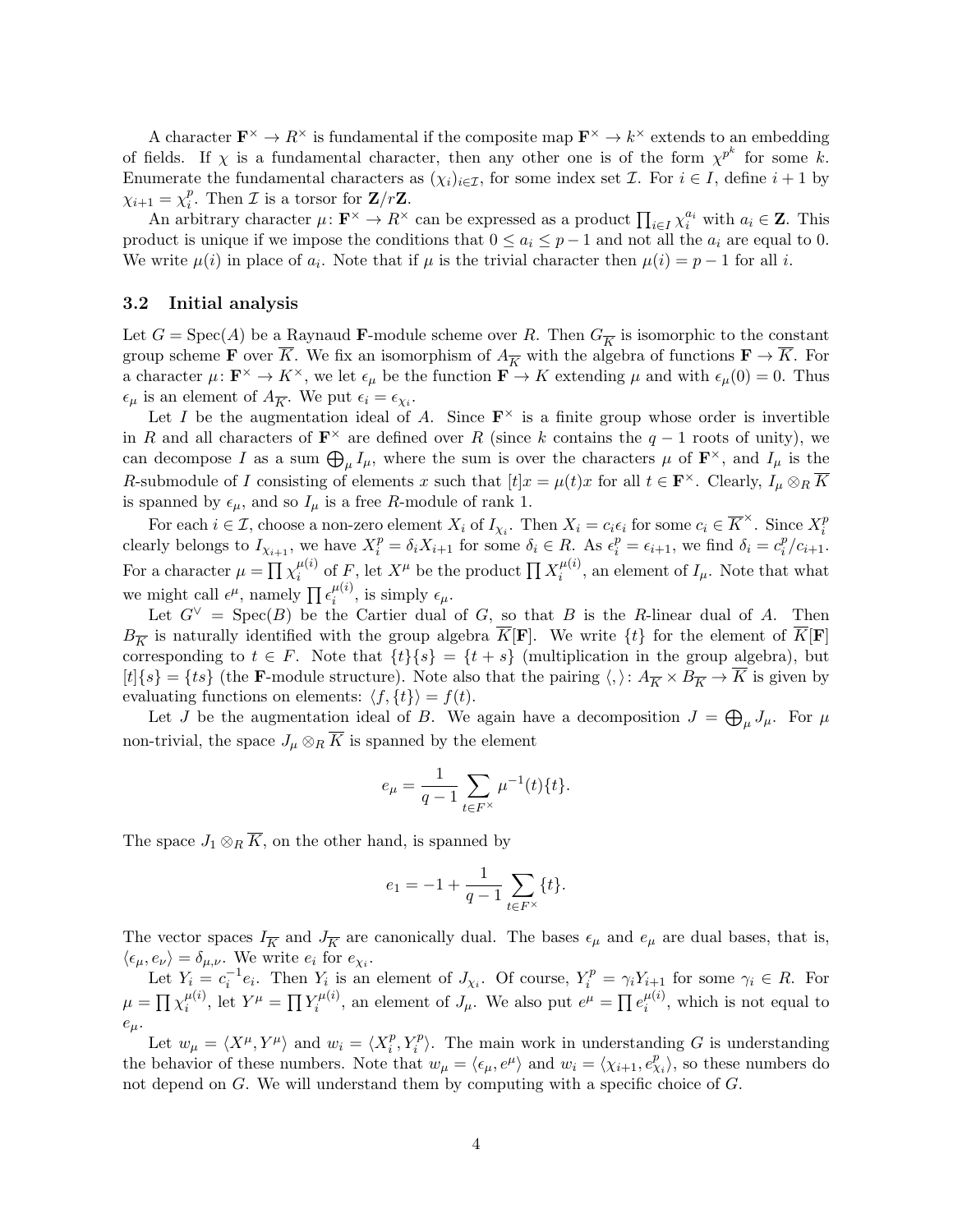#### 3.3 Determining the *w*'s

In this section, we take *G* to be the constant group scheme F over *R*. Thus *A* is the ring of functions  $\mathbf{F} \to R$ , and *B* is the group algebra *R*[**F**]. The elements  $\epsilon_{\mu}$  of  $A_{\overline{K}}$  belong to *A*, and the elements  $e_{\mu}$  of  $B_{\overline{K}}$  belong to *B*.

Obviously,  $\epsilon_{\mu}\epsilon_{\nu}=\epsilon_{\mu\nu}$ . Since  $\Delta(\epsilon_{\mu})$  is a *µ*-eigenvector of  $\mathbf{F}^{\times}$ , it must be a linear combination of the tensors  $\epsilon_{\mu} \otimes 1$ ,  $1 \otimes \epsilon_{\mu}$ , and the  $\epsilon_{\nu} \otimes \epsilon_{\eta}$  with  $\nu\eta = \mu$ . As  $\langle \Delta(\epsilon_{\mu}), \epsilon_{\mu} \otimes 1 \rangle = \langle \epsilon_{\mu}, \epsilon_{\mu} \rangle = 1$ , it follows that  $\epsilon_{\mu} \otimes 1$  appears with coefficient 1, and similarly for  $1 \otimes \epsilon_{\mu}$ . We thus find

$$
\Delta(\epsilon_{\mu})=\epsilon_{\mu}\otimes 1+1\otimes \epsilon_{\mu}+\sum_{\nu\eta=\mu}J_{\nu,\eta}\cdot \epsilon_{\nu}\otimes \epsilon_{\eta},
$$

for some  $J_{\nu,\eta} \in R$ . Dualizing these expressions, we find  $e_{\mu}e_{\nu} = J_{\mu,\nu}e_{\mu\nu}$  and

$$
\Delta(e_{\mu})=e_{\mu}\otimes 1+1\otimes e_{\mu}+\sum_{\mu=\nu\eta}e_{\nu}\otimes e_{\eta}.
$$

We now consider  $B_k = k[\mathbf{F}]$ . The space  $I_k$  is spanned by the elements  $\langle x \rangle = \{x\} - \{0\}$ , while the space  $I^2$  is spanned by the elements

$$
\langle x \rangle \langle y \rangle = \{x + y\} - \{x\} - \{y\} + \{0\} = \langle x + y \rangle - \langle x \rangle - \langle y \rangle.
$$

Thus  $I_k/I_k^2$  is the quotient of the *k*-vector space with basis  $\langle x \rangle$  (for  $x \in \mathbf{F}$ ), by the relations  $\langle x + y \rangle = \langle x \rangle + \langle y \rangle$ . In other words,  $I/I^2$  is exactly  $k \otimes \mathbf{F}$ . This decomposes as  $\bigoplus_{i \in \mathcal{I}} k v_i$ , where the product is over the embeddings of **F** into *k* (as fields). By definition,  $\mathbf{F}^{\times}$  acts on  $v_i$  through  $\chi_i$ . It follows that  $v_i = e_i$  (or rather, its image in  $B_k$ ).

Since the  $e_i$  are elements of  $I_k$  whose image in  $I_k/I_k^2$  form a basis, it follows from Nakayama's lemma that the  $e_i$  generate  $B_k$  as an algebra (and thus  $B$  as well). Clearly,  $I_k^p = 0$ , and so the only non-zero monomials in the  $e_i$  are the  $e^{\mu}$ , and so these form a *k*-basis for  $I_k$ . Thus the  $e^{\mu}$  are an *R*-basis of *I*. In particular,  $e_{\mu}$  and  $e^{\mu}$  differ multiplicatively by a unit of *R*. (In fact,  $e^{\mu} = w_{\mu}e_{\mu}$ , by definition of  $w_{\mu}$ , so this shows that  $w_{\mu}$  is a unit. We obtain a more precise statement below.)

If  $x \in I$  then  $x^p = 0$  modulo p. It follows that if  $\mu(i) + \nu(i) \geq p$  for any *i* (e.g., if  $\mu \nu$  is a fundamental character) then  $e^{\mu}e^{\nu} = 0$  mod p; thus  $e_{\mu}e_{\nu} = 0$  mod p as well, and so  $J_{\mu,\nu} = 0$  mod *p* as well. In particular, we see that  $\Delta(\epsilon_i) = \epsilon_i \otimes 1 + 1 \otimes \epsilon_i$  modulo *p*. Suppose  $n = \sum \mu(i)$ . Then

$$
\langle \epsilon^{\mu}, e^{\mu} \rangle = \langle \prod \epsilon_i^{\mu(i)}, \prod \epsilon_i^{\mu(i)} \rangle = \langle \prod \Delta_n(\epsilon_i)^{\mu(i)}, \bigotimes \epsilon_i^{\otimes \mu(i)} \rangle
$$

where  $\Delta_n: A \to A^{\otimes n}$  is repeated comultiplication (which is an algebra homomorphism). Considering this equation mod p, we can replace  $\Delta_n(\epsilon_i)$  with  $\epsilon_i \otimes 1 \otimes \cdots \otimes 1 + \cdots$ , where the  $\cdots$  are the symmetrical terms. The inner product is the coefficient of  $\bigotimes \epsilon_i^{\otimes \mu(i)}$ , which is easily seen to be  $\prod \mu(i)!$ . We have thus proven:

**Proposition 8.** We have  $w_{\mu} = \prod_{i} \mu(i)!$  *modulo p.* 

Similarly, we have

$$
\langle \epsilon_i^p, e_i^p \rangle = \langle \Delta_p(\epsilon_i)^p, e_i^{\otimes p} \rangle.
$$

Now, we can write  $\Delta_p(\epsilon_i)$  as  $x + y$ , where x is a sum of things like  $\epsilon_i \otimes 1 \cdots \otimes 1$ , and y is a multiple of *p*. We have  $(x + y)^p = x^p + \cdots + y^p$ , where the unwritten terms have both *y*'s and binomial coefficients, and are thus divisible by  $p^2$ ; of course,  $y^p$  is also divisible by  $p^2$ . We thus find  $(x+y)^p = x^p \mod p^2$ . Now, the coefficient of  $\epsilon_i^{\otimes p}$  in  $x^p$  is p!, which is  $-p$  modulo  $p^2$ . We have thus shown:

**Proposition 9.**  $w_i = -p \text{ modulo } p^2$ .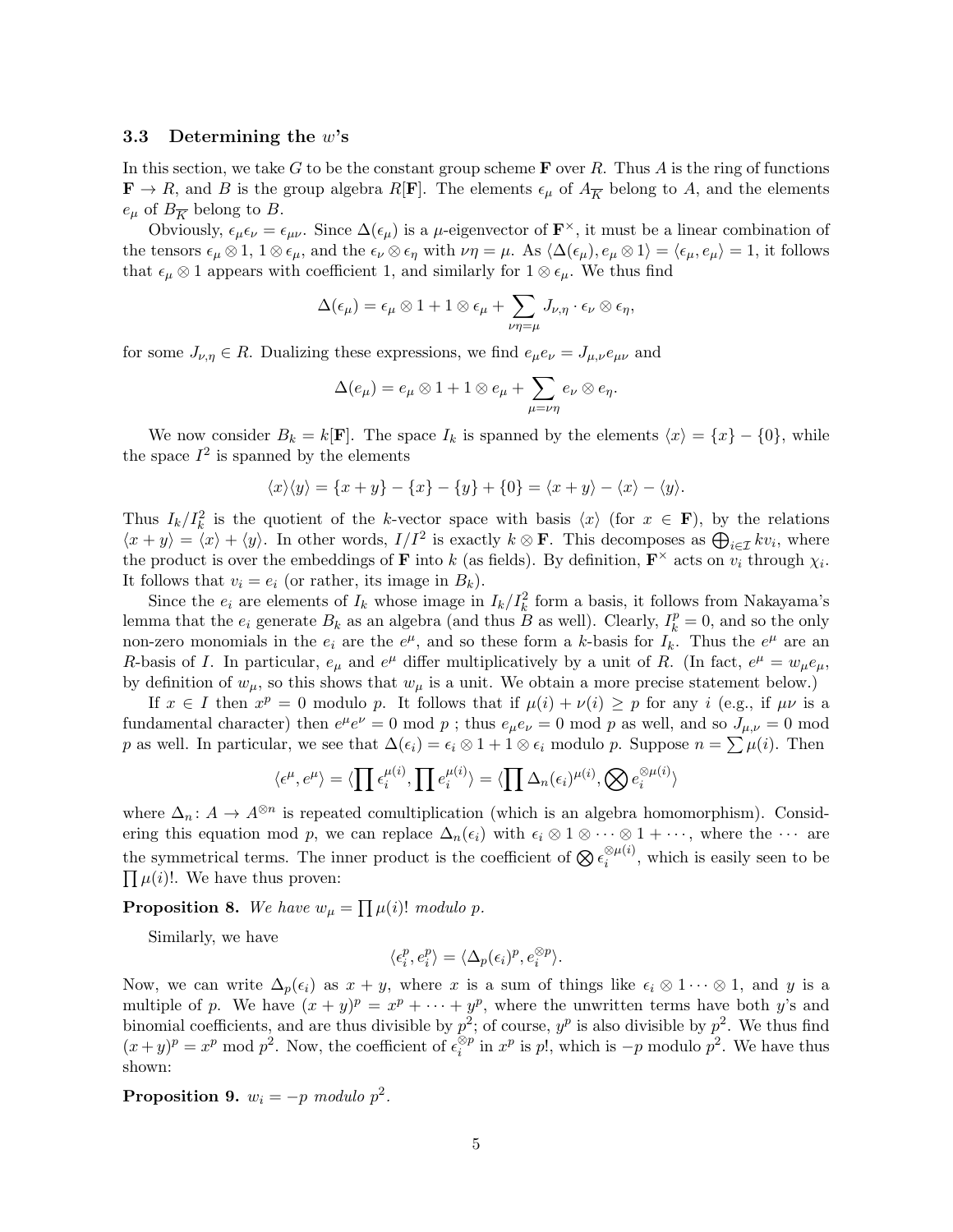#### 3.4 Structure theorem

We now return to the general setting. The elements  $X^{\mu}$  span an *R*-submodule of *I*, while the  $Y^{\mu}$ span an *R*-submodule of the dual module *J*. The pairing  $\langle X^{\mu}, Y^{\mu} \rangle$  is a unit, namely  $w_{\chi}$  (and all other pairings vanish). It follows that the  $X^{\mu}$  span *I* and the  $Y^{\mu}$  span *J*. Thus the  $X_i$  generate *A* as an algebra.

Recall  $X_i^p = \delta_i X_{i+1}$  and  $Y_i^p = \gamma_i Y_{i+1}$  and  $\delta_i \gamma_i = w_i$ . As  $w_i = -p$  modulo  $p^2$ , we see that  $v(\delta_i) \leq e$ , where *v* is the valuation on *K* with  $v(p) = e$ . We have thus shown:

**Theorem 10.** *A is isomorphic to the quotient of*  $R[X_i]$  *by equations*  $X_i^p = \delta_i X_{i+1}$ *, where*  $\delta_i$  *is an element of R of valuation at most e.*

#### 3.5 Existence theorem

**Theorem 11.** Let  $(\delta_i)_{i \in \mathcal{I}}$  be elements of R of valuation at most e, and let A be the quotient of  $R[X_i]$  by the equations  $X_i^p = \delta_i X_{i+1}$ . Then there is a unique structure of a Raynaud *F*-module *scheme on*  $G = \text{Spec}(A)$  *such that*  $[t]X_i = \chi_i(t)X_i$  *for all*  $t \in F^\times$ *.* 

*Proof.* Choose  $c_i \in \overline{K}^{\times}$  such that  $\delta_i = c_i^p/c_{i+1}$ . Identify  $A_{\overline{K}}$  with the ring of functions on **F** via  $X_i = c_i \epsilon_i$ . Then the monomials  $X^{\mu}$ , and the unit 1, form an *R*-basis for *A*.

Let *B* be the *R*-dual of *A*, thought of as an *R*-submodule of  $\overline{K}[\mathbf{F}]$ . Since  $X^{\mu} = (\prod c_i^{\mu(i)}) \epsilon_{\mu}$ , the dual basis  $Y_{\mu}$  is given by  $Y_{\mu} = (\prod c_i^{-\mu(i)})e_{\mu}$ . Let  $Y_i = c_i^{-1}e_i$ . Then  $Y^{\mu} = (\prod c_i^{-\mu(i)})e^{\mu}$ , which differs by a unit from  $Y_\mu$ . Thus the  $Y^\mu$  (and 1) span *B* as an *R*-module.

Of course, we still have  $Y_i^p = \gamma_i Y_{i+1}$  with  $\gamma_i \delta_i = p$ . The point is that, due to the restriction on  $v(\delta_i)$ , this shows that  $\gamma_i \in R$ , and hence the span of the  $Y^{\mu}$  is an algebra. Thus the dual to *A* is closed under multiplication, which shows that *A* is closed under comultiplication, from which one can show that *A* is naturally a sub Hopf algebra of the ring of *K*-valued functions on F. This shows that *G* can be endowed with an F-module structure as stated.

By our previous work, any Raynaud F-module structure on *G* comes from one of the above form, for some choice of *c*'s. The choice of *c*'s does not change the resulting structure, as the *c*'s are uniquely determined up to a single  $q-1$  root of unity, which can compensated for using  $\mathbf{F}^{\times}$ .<br>Thus the Raynaud **F**-module structure on G is unique. Thus the Raynaud F-module structure on *G* is unique.

We write  $G_{\delta}$  for the Raynaud **F**-module scheme corresponding to  $\delta = (\delta_i)_{i \in \mathcal{I}}$ . The structure theorem can be rephrased as: every Raynaud **F**-module scheme is isomorphic to  $G_{\delta}$ , for some  $\delta$ . We leave the following proposition to the reader:

**Proposition 12.** *The set of* **F**-module homomorphism maps  $f: G_{\delta} \to G_{\delta'}$  correspond to sequence  $(a_i)_{i\in\mathcal{I}}$  of elements of R such that  $a_{i+1}\delta_i=a_i^p\delta'_i$ . The sequence  $(a_i)$  corresponds to the map f which *is given on rings by*  $X'_i \mapsto a_i X_i$ .

#### 3.6 UP for *F*-module schemes

**Proposition 13.** Suppose  $e < p-1$  and  $f: G \to G'$  is a map of Raynaud **F**-module schemes over *R which induces an isomorphism over K. Then f is an isomorphism.*

*Proof.* Write  $G = G_{\delta}$  and  $G' = G_{\delta'}$ , so that *f* corresponds to a sequence  $(a_i)$  with  $a_{i+1}\delta_i = a_i^p \delta'_i$ . Let *i* be such that  $v(a_i)$  is maximal. Then  $v(a_{i+1} + \delta_i) \le v(a_i) + e$ , while  $v(a_i^p \delta'_i) \ge pv(a_i)$ . Thus  $pv(a_i) \le v(a_i) + e$ , i.e.,  $(p-1)v(a_i) \le e$ . The hypothesis on e forces  $v(a_i) = 0$ , and so all the  $a_j$ 's are units, and so f is an isomorphism. are units, and so *f* is an isomorphism.